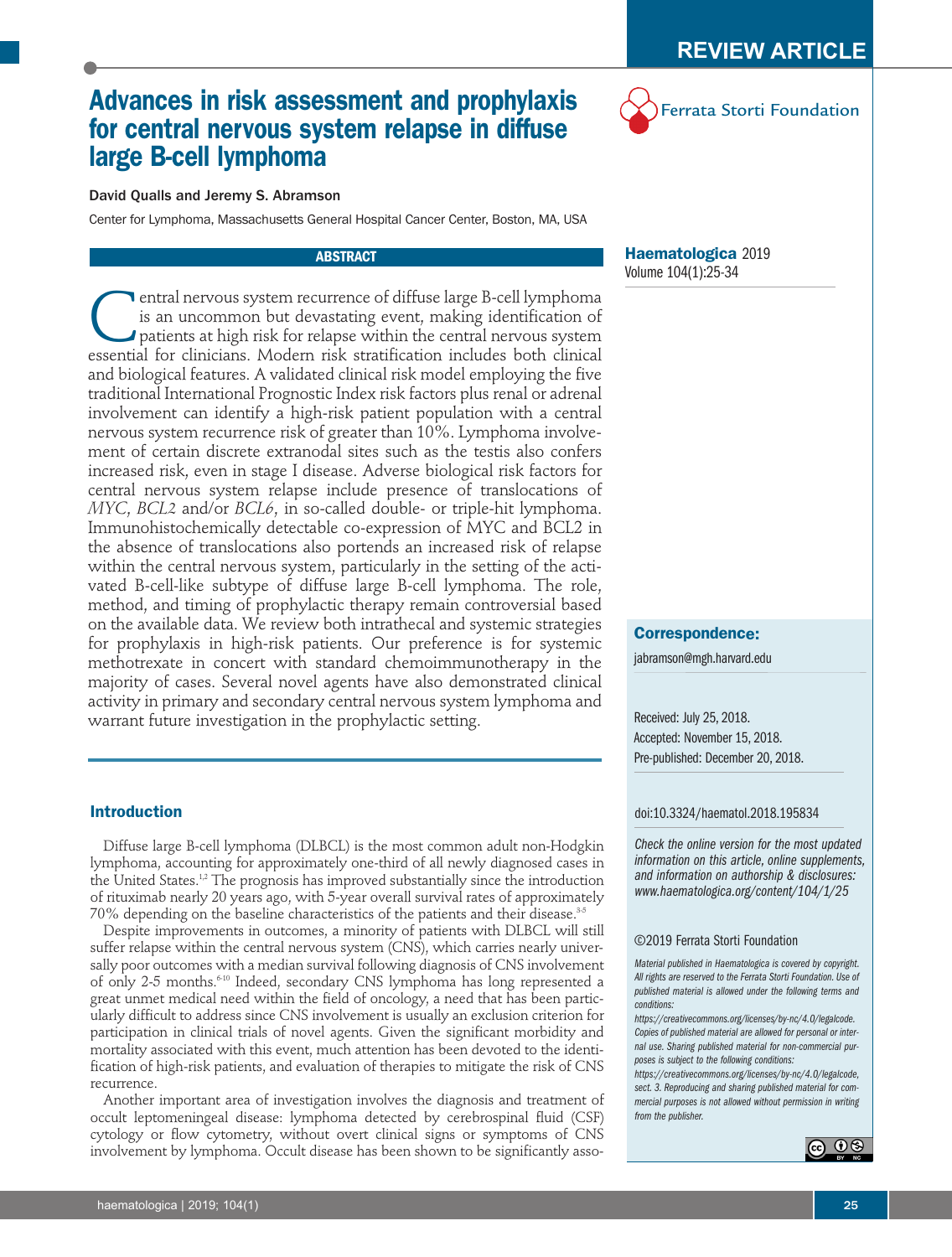ciated with CNS relapse risk, as well as mortality.11-15 Few data are available to inform the optimal intensity of therapy required to eradicate occult CNS disease, but our practice is to treat occult CNS involvement by lymphoma in the same way as we treat active secondary CNS lymphoma.

The rate and patterns of CNS involvement with DLBCL have evolved with the introduction of rituximab-containing therapy. Most studies have found a slight decrease in the incidence of CNS relapse with rituximab use, with modern rates of 2-4%.7,16-19 This decrease is likely due to superior control of systemic disease, as well as a benefit from minimal penetration of the rituximab antibody in the CSF.7,9,20 Accordingly, localization of CNS relapse in the modern era has shifted to the brain parenchyma in the majority of cases, whereas relapse in the leptomeningeal compartment predominated prior to the introduction of rituximab.<sup>7,20-21</sup> Relapses within the CNS generally occur early in the treatment course, often presenting prior to completion of initial therapy or shortly thereafter.<sup>16,</sup>

A significant proportion (14-48%) of patients with CNS relapse also have systemic relapse at the time of diagnosis.<sup>11,12,22,23</sup> While isolated CNS relapse may be prevented with effective CNS prophylaxis, concomitant systemic and CNS relapse likely represents a failure of systemic treatment,<sup>7,16</sup> and patients with concurrent CNS and systemic relapse appear to have a worse prognosis than those with CNS relapse alone.<sup>24</sup> Current studies do not reliably differentiate between isolated and concomitant systemic/CNS relapse when exploring the efficacy of CNS prophylaxis, so this remains an important area for future investigation.

CNS-directed prophylactic therapy has been widely utilized in DLBCL. This practice is based largely on the established benefit in other high-grade lymphomas with a high risk of CNS involvement, particularly Burkitt lymphoma and acute lymphoblastic leukemia.25,26 Data demonstrating a benefit of prophylactic strategies in DLBCL, however, have been limited and occasionally conflicting. This is largely due to the low overall risk of CNS events, as well as reliance on retrospective analyses and underpowered subset analyses of prospective studies, which suffer from small sample sizes and significant heterogeneity in indications and methods for prophylaxis. As a result, selection of appropriate patients for CNS prophylaxis, as well as the type and timing of prophylactic strategies, remain highly controversial.

In this review, we attempt to consolidate current information and examine the most recent advances regarding CNS risk assessment and approaches to CNS prophylaxis in patients with DLBCL.

# **Evaluating risk of central nervous system recurrence**

Optimal CNS prophylaxis in DLBCL relies first upon accurately identifying the small proportion of high-risk patients who should be targeted for CNS evaluation and intervention. Modern risk stratification includes both traditional clinical and laboratory assessments, as well as incorporation of pathological and molecular characteristics of the patient's disease.

# **Clinical risk models**

The risk of CNS involvement in patients with DLBCL is concentrated in high-risk populations with certain patientand disease-specific characteristics. Studies performed in

the early 2000s demonstrated that patients with high International Prognostic Index (IPI) scores were at greater risk of CNS involvement.10,27-29 The original IPI consisted of five risk factors: age >60 years, elevated lactate dehydrogenase, Eastern Cooperative Oncology Group (ECOG) Performance Status >1, advanced stage disease, and involvement of more than one extranodal site. More recently, the German High Grade NHL Study Group (DSHNHL) and British Columbia Cancer Agency (BCCA) developed and validated the CNS International Prognostic Index (CNS-IPI) as a risk stratification tool to predict risk of CNS recurrence.18 They examined an initial cohort consisting of 2164 patients enrolled in DSHNHL clinical trials and identified five risk factors for CNS disease based on multivariate analysis: these include four of the five original IPI risk factors (with the exception of >1 extranodal site), plus either kidney or adrenal involvement. The presence of multiple extranodal sites was likely not a significant risk factor in multivariable analysis because of the overlap with advanced stage, but it was nonetheless retained in the final six-factor model for ease of application. Patients are stratified as having low (0-1 points), intermediate (2-3 points), or high (4-6 points) risk disease, which predicted 2-year rates of CNS relapse of 0.8%, 3.9%, and 12%, respectively (Figure 1). The model was validated on 1597 patients in the BCCA database. Notably, additional risk factors for CNS recurrence were identified in the validation cohort based on multivariable analysis, which likely reflect differences in the populations of patients between the two cohorts; additional risk factors included >1 extranodal sites, and involvement of the testis, pericardium, orbit, or bone marrow.

Subsequent studies have confirmed the utility of the CNS-IPI, particularly in validating risk associated with the highest risk cohort with four to six risk factors.<sup>17,19,30</sup>

# **High-risk extranodal sites**

Certain extranodal sites have been implicated as discrete risk factors for subsequent CNS relapse, though few have been found to be independently predictive of CNS involvement on multivariable analyses. Testicular involvement in DLBCL is the most well-established, with studies demonstrating CNS relapse rates of 12-25%, even in stage I completely resected disease.31-34 Unlike other systemic DLBCL which typically recur early, primary testicular DLBCL can relapse in the CNS as late as 10 years after initial diagnosis, and occurs most commonly within the brain parenchyma.<sup>31,32</sup> There appears to be a pathophysiological relationship between primary testicular DLBCL and primary CNS DLBCL. Both diseases tend to be activated B-cell (ABC)-like by transcriptional profiling, and share genetic features including oncogenic toll-like receptor signaling based on *MYD88* mutations or *NFKBIZ* amplification, B-cell receptor pathway activation, and BCL-6 deregulation.<sup>35</sup> Altered adhesion molecule expression also likely contributes to the predilection of primary testicular DLBCL for immune privileged sites such as the testis and CNS, while the loss of *HLA-DR* and surface immunoglobulin and increased expression of PD-L1 and PD-L2 via 9p24.1 amplification contribute to immune escape.<sup>35,36</sup>

Additional sites of extranodal involvement have historically been associated with greater risk of CNS relapse, although on multivariate analysis these have not been consistently predictive in the modern era. These sites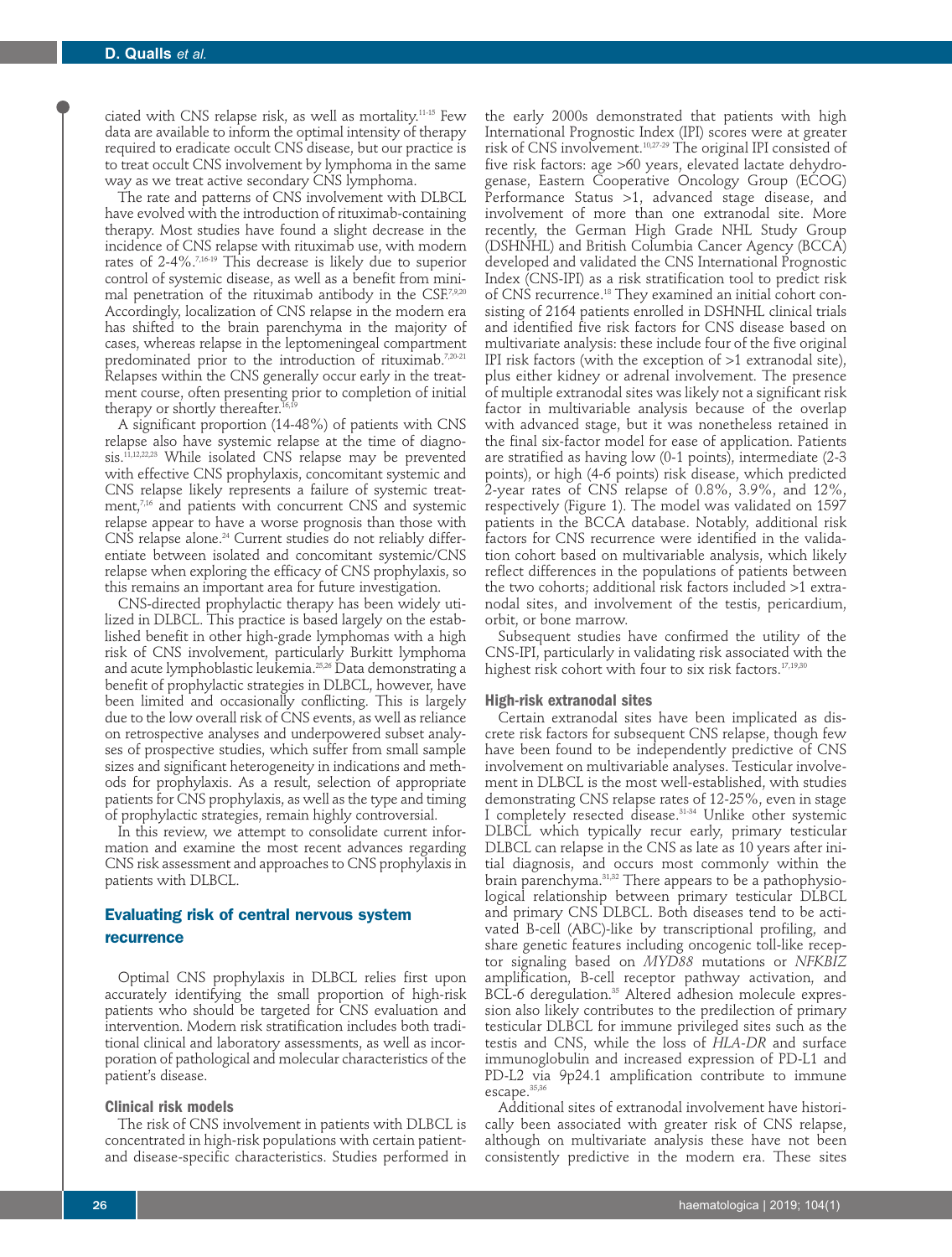include the bone marrow, paranasal sinus, orbit, pericardium, ovary, uterus, and breast.<sup>37.41</sup> Involvement of paranasal sinuses was identified as a significant risk in the pre-rituximab era, but recent data have demonstrated that the risk of CNS events is not increased in the era of rituximabbased therapy, and there is not a clear role for either intrathecal prophylaxis or consolidative radiation therapy in these patients.<sup>42</sup> Kidney and adrenal involvement had previously been identified as high-risk locations, and are now included in the CNS-IPI, as previously discussed.43,44

# **Biological risk factors**

As our understanding of the molecular pathogenesis of DLBCL has advanced, specific biological features have become increasingly important predictors of CNS risk. DLBCL harboring a *MYC* rearrangement has been associated with an increased risk of CNS recurrence and an inferior overall survival relative to other forms of DLBCL.45,46 A *MYC* rearrangement rarely occurs as a sole genetic abnormality, however, and the dominant prognostic impact appears to be conferred by the rearrangement in concert with additional genetic aberrations.45,46 High-grade B-cell lymphoma with translocations of *MYC* and *BCL2* and/or *BCL6*, also known as double- or triple-hit lymphoma, represents about 5% of all newly diagnosed large B-cell lymphomas and carries a poor prognosis with a median overall survival of less than 2 years.<sup>47,48</sup> CNS involvement is common at either diagnosis or relapse, and has been reported in as many as 50% of affected patients.48-50 Compared to routine DLBCL therapy, more aggressive initial chemoimmunotherapy regimens such as dose-adjusted EPOCH-R (etoposide, prednisolone, vincristine, cyclophosphamide, doxorubicin plus rituximab) are typically employed, along with intrathecal CNS prophylaxis. This is based primarily on retrospective analyses which have demonstrated improved progression-free survival with more aggressive induction regimens and have suggested improved survival for patients receiving intrathecal therapy in this disease in which CNS recurrences commonly involve the leptomeningeal compartment.<sup>47</sup>

Another area of interest has been DLBCL with immunohistochemically detectable expression of MYC and BCL2 without associated translocations, otherwise called double-expressing lymphoma. Dual protein expression is significantly more common than double-hit lymphoma, occurring in approximately 30% of cases of DLBCL.<sup>51,52</sup> A retrospective analysis of double-expressing lymphoma by the BCCA found a CNS recurrence risk of approximately 9%, compared to only 2% in non-double-expressing cases of DLBCL.<sup>51</sup> This risk was modified, however, based on cell of origin, and by risk stratification according to the CNS-IPI score. The risk of CNS events in double-expressing lymphoma appears limited to the ABC-like subset of DLBCL in which the CNS relapse risk is approximately 15%, while there is no apparent increased risk in doubleexpressing germinal center B-cell (GCB)-like disease. Risk also appears confined to the intermediate- and high-risk CNS-IPI patients in whom the CNS relapse rate approximates 12% and 22%, respectively, without any increased risk among low-risk CNS-IPI patients with doubleexpressing lymphoma. These analyses reinforce the complexity of assigning risk of CNS relapse in DLBCL, which warrants attention to clinical, histopathological, and molecular factors for optimal risk estimation.

Novel methods for risk stratification are being devel-

oped. The use of pretreatment positron emission tomography to predict CNS relapse has been proposed, with elevated total lesion glycolysis found to be predictive of an increased risk of CNS relapse on multivariable analysis.<sup>53</sup> Additional biomarkers emerging from pathological analyses have been utilized to stratify risk, including ITGA10, CXCR5 and nuclear PTEN.<sup>54,55</sup> Further research in these areas in concert with existing biomarkers and clinical risk stratification tools should be performed to determine the clinical utility of these studies before they are incorporated into routine clinical care.

# **Baseline central nervous system evaluation**

CNS recurrence of DLBCL typically occurs early in the disease course, either during systemic treatment or within several months of completing treatment.8,28 This suggests that subclinical involvement of the CNS by DLBCL is likely present at the time of diagnosis in such cases. Early identification of patients with CNS involvement is crucial, as the treatment and prognosis may be significantly altered based on this knowledge. As such, evaluation of the CNS via CSF analysis and/or neuroimaging should be considered in patients with high-risk features or neurological symptoms.

CSF analysis consists of conventional cytology and flow cytometry. Cytology alone has low sensitivity for CNS disease at less than 60% for leptomeningeal disease and virtually no ability to detect parenchymal lymphoma.56 The addition of flow cytometry significantly increases sensitivity for detection of occult CNS involvement, which can be found in approximately 10% of high-risk patients and is associated with a high rate of subsequent CNS progression and poor overall survival.11-

 $15$  An important caveat is that these data include patients predominantly treated in the pre-rituximab era, at a time when most CNS relapses involved the leptomeningeal compartment.28,57,58 Since the introduction of rituximabbased chemoimmunotherapy, the incidence of CNS



Figure 1. Kaplan-Meier curve depicting risk of central nervous system relapse based on the Central Nervous System International Prognostic Index score. DSHNHL: German High Grade Lymphoma Study Group cohort, BCCA: British Columbia Cancer Agency cohort. Schmitz, *et al.* J Clin Oncol 2016.18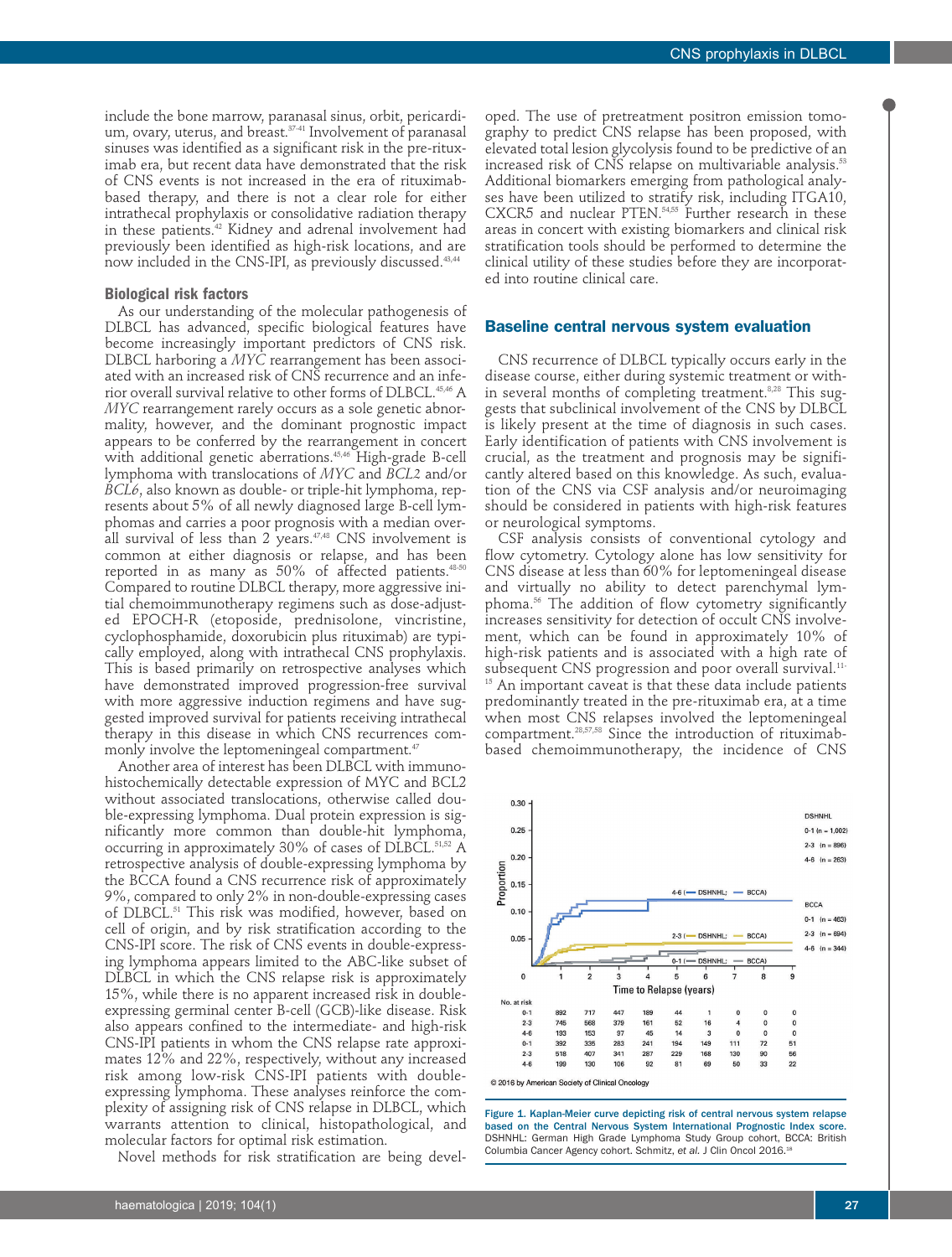relapses has decreased and these relapses more commonly involve the brain parenchyma where CSF evaluation provides a lower diagnostic yield.7,20,21 As such, routine evaluation of the CSF in patients without neurological symptoms in the modern era remains controversial. Our own practice is to evaluate the CSF at baseline in all patients with neurological symptoms, in patients with disease infiltrating neural foramina, and in most patients with double- or triple-hit lymphoma, as these patients are at particularly high risk and often relapse within the leptomeninges. For high-risk asymptomatic DLBCL patients without double- or triple-hit cytogenetics who we are treating with intrathecal methotrexate for CNS prophylaxis, we evaluate their baseline CSF at the time of their initial intrathecal injection. For high-risk patients receiving CNS prophylaxis with high-dose systemic methotrexate, we consider whether a finding of an occult positive CSF would alter the patient's treatment plan as CNS-directed therapy is already planned. Patients with relative contraindications to CNS prophylaxis, or less clear indications for prophylaxis in whom the risk/benefit ratio is not as well defined, may benefit from CSF analysis to assist in clinical decision-making.

An alternative approach is to perform baseline CNS evaluation with CSF cytology and flow cytometry in all patients considered at high-risk of CNS relapse. Our practice has shifted away from this strategy in all highrisk patients as the rate of leptomeningeal relapse has declined in the rituximab era, decreasing the yield of broadly applied CSF testing. Furthermore, it remains unclear whether additional CNS-directed therapy for occult disease is needed if these patients are already receiving empiric systemic high-dose methotrexate as CNS prophylaxis. For patients receiving intrathecal rather than systemic CNS-directed chemotherapy, however, the finding of occult lymphoma within the CSF should prompt intensification of the intrathecal treatment regimen beyond what would be administered for prophylaxis alone. Ultimately the decision of whether to perform baseline CSF evaluation should be personalized to the patient based on that person's discrete CNS risk factors, symptomatology, medical comorbidities, and treatment plan.

One potential area for future research is the use of polymerase chain reaction to evaluate the presence of occult CNS disease. Recent studies in primary CNS lymphoma have shown that assessments for micro-RNA (miRNA) and U2 small nuclear RNA fragments (RNU2- 1f) via polymerase chain reaction were able to detect primary CNS DLBCL with high sensitivity and specificity.59,60 Studies performed in other cancers with CNS involvement have also demonstrated the utility of nextgeneration sequencing of CSF cell-free DNA in detecting and characterizing CNS disease.<sup>61,62</sup> While similar studies still need to be performed in secondary CNS lymphoma, it is possible that utilizing these techniques could further improve our ability to assess occult CNS involvement.

At initial diagnosis, a careful history and neurological examination should be performed in all patients. The presence of any neurological signs or symptoms warrants magnetic resonance imaging evaluation of the brain and/or spine based on the relevant clinical finding. In the absence of neurological signs or symptoms of concern, there are insufficient data to recommend routine baseline neuroimaging.

# **Central nervous system prophylaxis**

Despite the widespread use of CNS prophylaxis in patients determined to be at high risk of CNS recurrence, its efficacy remains controversial. There are no randomized controlled trials designed specifically to determine whether prophylactic strategies reduce CNS events. Most relevant data, therefore, come from subset analyses of clinical trials which are not powered to determine the impact of CNS prophylaxis, and from retrospective analyses that are susceptible to selection and reporting biases.<sup>63</sup> Interpretation of these data is further confounded by significantly varying protocols with different indications, timing, dosing, and chemotherapeutic agents employed for prophylaxis.

## **Indications for central nervous system prophylaxis**

Ultimately the goal of CNS prophylaxis is to minimize the incidence of CNS relapse, while allocating such therapy to those at highest risk and sparing those with low-risk disease unnecessary toxicity. As discussed above, there is a spectrum of risk associated with specific disease features and patients' characteristics, and the threshold for use of prophylaxis varies from clinician to clinician.

Based on the aforementioned discussion of biological and clinical risk stratification, prophylactic CNS-directed therapy should be considered for nearly all patients with double- or triple-hit lymphoma, DLBCL patients with a high-risk CNS-IPI score (4-6 risk factors), and intermediate-risk patients (2-3 risk factors) who are ABC-subtype with dual expression of MYC and BCL2. We also recommend CNS prophylaxis in patients with disease in selected high-risk anatomic locations, including primary testicular DLBCL, orbital disease involving the globe or posterior compartment, and disease directly infiltrating spinal neuroforamina. CNS prophylaxis in patients with multiple other discrete extranodal locations remains more controversial based on available data and should be personalized in the context of the overall clinical and biological risk factors for the patient.

#### **Intrathecal therapy**

Intrathecal chemotherapy, particularly methotrexate, has been the most widely employed method of prophylaxis. Despite extensive data available, however, a protective benefit favoring this approach for prevention of CNS relapse has never been established, either before or after the introduction of rituximab.

Three prospective studies in the rituximab era found no benefit from intrathecal methotrexate among patients defined as high risk. The RICOVER-60 trial conducted by the DSHNHL compared CHOP-14 (cyclophosphamide, doxorubicin, vincristine and prednisolone at 14-day intervals) to R-CHOP-14 (CHOP-14 plus rituximab) in patients over 60 years of age and recommended CNS prophylaxis with intrathecal methotrexate in patients with involvement of the testes, head or upper neck. Among 1222 subjects, 273 received at least one cycle of intrathecal methotrexate. Notably, only 57% of patients on this trial who met criteria for CNS prophylaxis actually received it, perhaps reflecting a lack of enthusiasm for this approach by treating investigators. When comparing CNS recurrence rates within this targeted population based on administration of prophylaxis, no significant preventive benefit could be identified.<sup>16</sup> These findings were replicat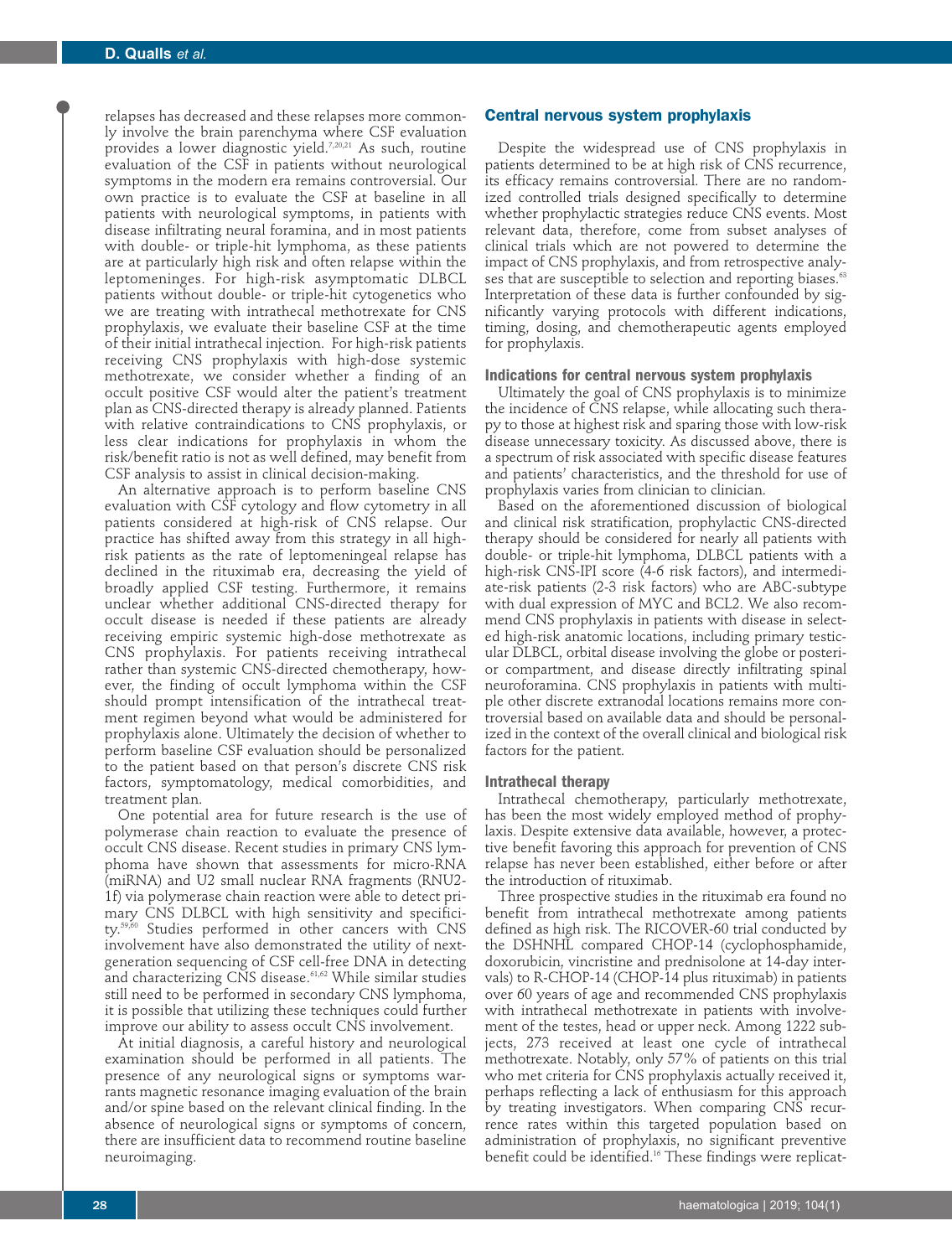ed in a broader analysis of 2210 patients treated on additional prospective clinical trials by the DSHNHL, 620 of whom received rituximab-based treatment: intrathecal methotrexate again yielded no reduction in risk of CNS events.<sup>64</sup>

Similarly, a randomized controlled trial comparing R-CHOP-14 *versus* R-CHOP-21 (cyclophosphamide, doxorubicin, vincristine and prednisolone plus rituximab at 21 day intervals) included 984 patients, of whom 177 received CNS prophylaxis with the vast majority (92%) receiving intrathecal methotrexate. When stratified based on CNS-IPI, patients treated with intrathecal methotrexate had similar rates of CNS relapse, progression-free and overall survival compared with those not given prophylaxis.19 Several additional retrospective analyses involving large numbers of patients treated with rituximab-based chemoimmunotherapy in the modern era have likewise failed to demonstrate an association between intrathecal methotrexate use and reduction in CNS relapse rates.<sup>22,65-67</sup>

The lack of clinical benefit observed with intrathecal methotrexate may be explained by the pharmacokinetics of this drug. Historic experiments found that methotrexate concentrations within the neuroaxis varied widely between different patients when the drug was administered via lumbar puncture. In one study, two of nine patients given intrathecal methotrexate did not meet the target therapeutic concentration at any time, and five of the nine did not sustain therapeutic concentrations for 24 hours.68 Another study monitoring the distribution of radionuclide Indium showed that it could take up to 24 hours for intrathecal injections of Indium to appear in the ventricles, suggesting that intrathecal therapy injected at the lumbar sac may fail to protect the cerebral leptomeninges due to uneven distribution.<sup>69</sup> Furthermore, intrathecal methotrexate fails to achieve therapeutic concentrations within the brain parenchyma,<sup>70</sup> which could lead to reduced efficacy in this site where the majority of CNS relapses occur in the rituximab era.<sup>6,7,20,21</sup>

It is important to note the significant limitations of studies evaluating the efficacy of intrathecal methotrexate. While available data including non-randomized prospective and retrospective studies have not reliably demonstrated lower CNS relapse rates in patients receiving intrathecal therapy, these data are heterogeneous and cannot be considered definitive in their conclusions. Only appropriately powered randomized trials can truly exclude the possibility that intrathecal methotrexate reduces the risk of CNS relapse, although such trials would be extremely difficult to conduct. In cases in which alternative therapies, such as high-dose intravenous methotrexate, cannot be administered, intrathecal methotrexate remains a reasonable option.

One scenario in which intrathecal methotrexate remains an appropriate standard therapy is when administered with the dose-adjusted EPOCH-R regimen in patients with Burkitt lymphoma or high grade B-cell lymphoma (including double-hit and triple-hit lymphoma), in which it has been the exclusively studied method of CNS protection. Intrathecal methotrexate has been demonstrated to improve the clinical outcome in these histological types of lymphoma which frequently relapse in the  $CSF^{47,71}$ 

# **Systemic chemotherapy**

Effective systemic therapy which crosses the bloodbrain barrier may overcome the liabilities of intrathecal therapy and achieve even and predictable concentrations throughout the entire neuroaxis, including both the leptomeningeal and parenchymal compartments.<sup>72</sup>

Consideration of systemic CNS prophylaxis is derived largely from experience in primary CNS DLBCL, in which high-dose systemic methotrexate improves progressionfree and overall survival and remains the standard backbone of first-line treatment.<sup>73,74</sup> The efficacy of systemic methotrexate as prophylactic therapy for the CNS has also been validated in acute lymphoblastic leukemia<sup>75</sup> and Burkitt lymphoma<sup>76,77</sup> in which it remains an accepted standard of care.

These results have been corroborated in DLBCL with the phase III GELA trial comparing CHOP-21 (cyclophosphamide, doxorubicin, vincristine and prednisolone at 21 day intervals) against the intensive ACVBP regimen (doxorubicin, cyclophosphamide, vindesine, bleomycin, prednisone induction followed by sequential consolidation therapy) in patients with aggressive non-Hodgkin lymphoma and IPI  $>1.^{58}$  The ACVBP arm included four doses of intrathecal methotrexate, plus two infusions of highdose systemic methotrexate at 3000 mg/m $^{\circ}$ . Results of the trial were notable for significantly fewer CNS recurrences in the ACVBP arm compared to the CHOP arm (2.7% *versus* 8%; *P*=0.004), as well as an overall survival benefit. Greater systemic disease control with the more intensive ACVBP regimen may well account for some of the observed benefit over CHOP, but the lower rate of isolated CNS relapse suggests that CNS prophylaxis may also have played an important role. Given the lack of appreciable benefit in numerous prior studies evaluating intrathecal methotrexate alone, it is reasonable to consider that the intravenous methotrexate contributed to the reduction in the rate of CNS recurrence.

We described our retrospective experience adding systemic high-dose methotrexate to R-CHOP as CNS prophylaxis in selected high-risk patients with DLBCL.<sup>80</sup> Patients received at least one dose of intravenous methotrexate at a dose of 3500 mg/m2 administered on day 15 of alternating cycles (i.e. cycles 2, 4, and 6) of R-CHOP. The population had a significant proportion of high-risk patients with IPI scores of 3-5 in 68%, elevated lactate dehydrogenase concentration in 73%, more than one extranodal site of involvement in 62% of subjects, and frequent involvement of high-risk locations including the kidneys, adrenal glands, testes, bone marrow, or the epidural space. Among 65 high-risk patients, two CNS recurrences (3%) occurred (one at 4 months and the other at 9 months). The median follow-up for the entire population was 33 months, and the 3-year progression-free survival was 76%. Toxicities noted within this population included 26 patients (39%) with creatinine elevation above the upper limit of normal, although only one patient required temporary hemodialysis and subsequently recovered renal function. Renal toxicity led to discontinuation of methotrexate in nine patients (14%), all of whom recovered baseline renal function. In eight patients (12%) the subsequent R-CHOP cycle had to be delayed by 1-3 weeks because of toxicity (nephrotoxicity in 4, mucositis in 2, and cytopenias in 2). Despite these adverse events, the study demonstrated that patients with normal baseline renal function could tolerate high-dose methotrexate treatment intercalated with R-CHOP therapy, and that this was associated with a lower rate of CNS relapse than may be expected based on their high-risk features at baseline.<sup>18</sup>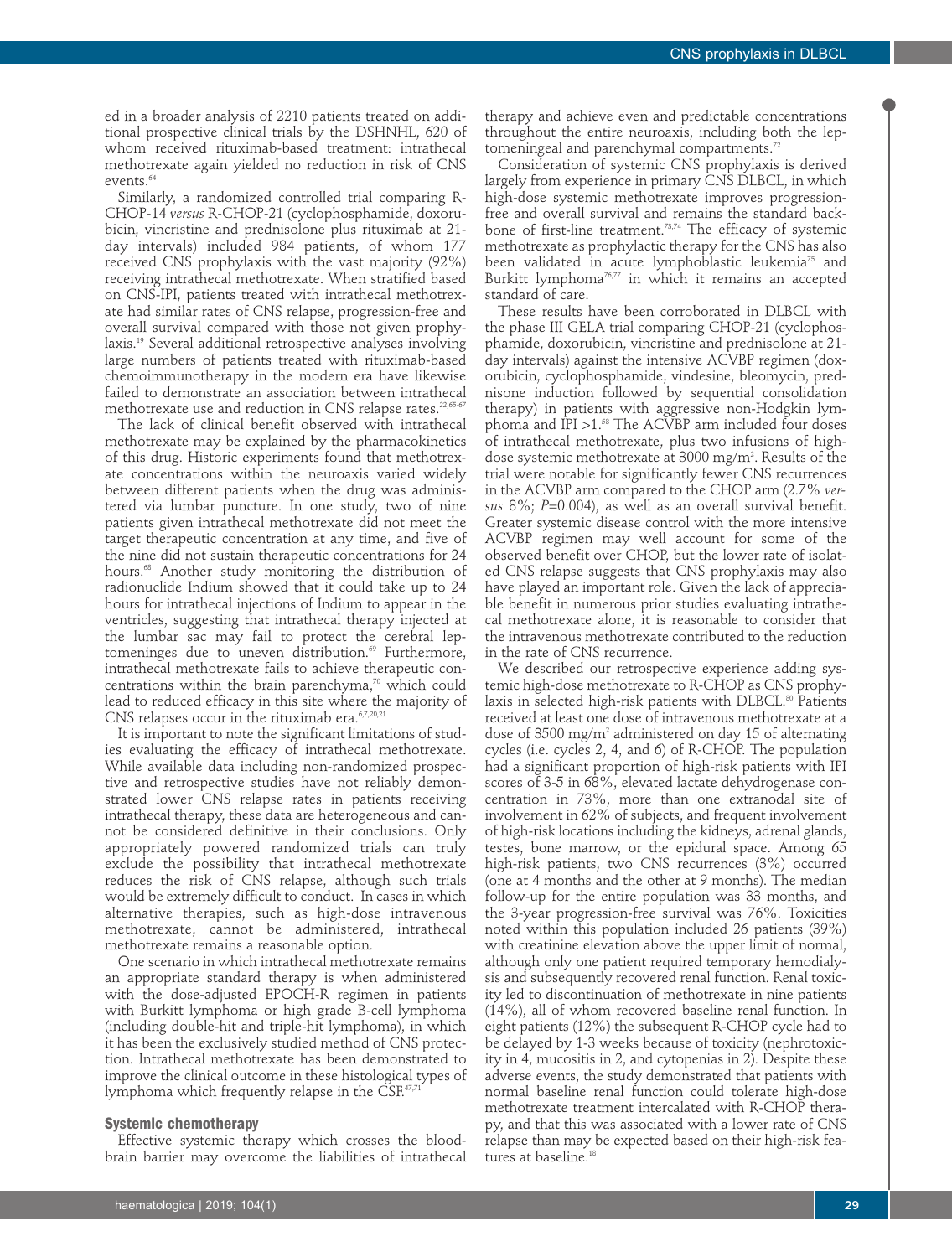Two other retrospective studies evaluated high-dose methotrexate for CNS prophylaxis in DLBCL. In one Italian center, high-dose methotrexate (with or without intrathecal liposomal cytarabine at the discretion of the treating physician) was administered after completion of all cycles of R-CHOP for three or four cycles in patients deemed at high risk of CNS recurrence.<sup>66</sup> These patients were then retrospectively compared to patients with highrisk features treated with no CNS prophylaxis. At a median of 60 months, 12% of patients who did not receive prophylaxis had had a CNS relapse *versus* 2.5% of those who received prophylaxis (*P*=0.03), suggesting that CNS prophylaxis was beneficial. Of note, there were differences in risk factors between the two populations with more patients being defined as having high-risk disease due to advanced stage and elevated lactate dehydrogenase concentration in the group that received no prophylaxis, while high-risk anatomic locations including testis, kidney and orbit were enriched in the prophylaxed population. Such differences in patient selection complicate the interpretation of all retrospective analyses, so that conclusions can be considered suggestive but not definitive. That said, a third retrospective analysis reported concordant results with lower rates of CNS relapse in patients treated with a

combination of high-dose intravenous methotrexate and intrathecal methotrexate compared to intrathecal methotrexate alone with a hazard ratio for CNS relapse at 3 years of 0.26 (95% confidence interval: 0.08 – 0.81) based on multivariate analysis.<sup>79</sup>

Two prospective trials have incorporated high-dose methotrexate and cytarabine, in addition to other CNSactive agents, for high-risk patients with DLBCL. A phase II trial of R-CODOX-M/IVAC (cyclophosphamide, vincristine, doxorubicin, methotrexate, ifosfamide, etoposide, and cytarabine) was performed in patients with newly diagnosed DLBCL and an IPI score of ≥3.<sup>80</sup> Among 96 patients with no CNS involvement at diagnosis, 41 had CNS-IPI scores of 2-3 (intermediate risk) and 55 had CNS-IPI scores of 4-6 (high risk); the rates of CNS relapse in these groups at 2 years were 0% and 6%, respectively, which are lower than might have been predicted without CNS-directed therapy, although the concomitant toxicity of these intensive regimens must be taken into account. The Nordic Lymphoma Study Group performed a phase II study in patients with high-risk DLBCL or grade 3 follicular lymphoma, with age-adjusted IPI scores of 2-3.<sup>23</sup> Treatment consisted of six cycles of R-CHOEP-14 (R-CHOP-14 plus etoposide) followed by cytarabine at 3000



Figure 2. Suggested approach to central nervous system risk stratification and prophylaxis in newly diagnosed diffuse large B-cell lymphoma. DLBCL: diffuse large B-cell lymphoma; CNS-IPI: Central Nervous System International Prognostic Index; DHL: double-hit lymphoma; COO: cell of origin; ABC: activated B-cell; DEL: doubleexpressing lymphoma; THL: triple-hit lymphoma; LP: lumbar puncture; MRI: magnetic resonance imaging; CNS: central nervous system; CSF: cerebrospinal fluid; MTX: methotrexate; CrCl: creatine clearance; HD-MTX: high-dose methotrexate; IT-MTX: intrathecal methotrexate.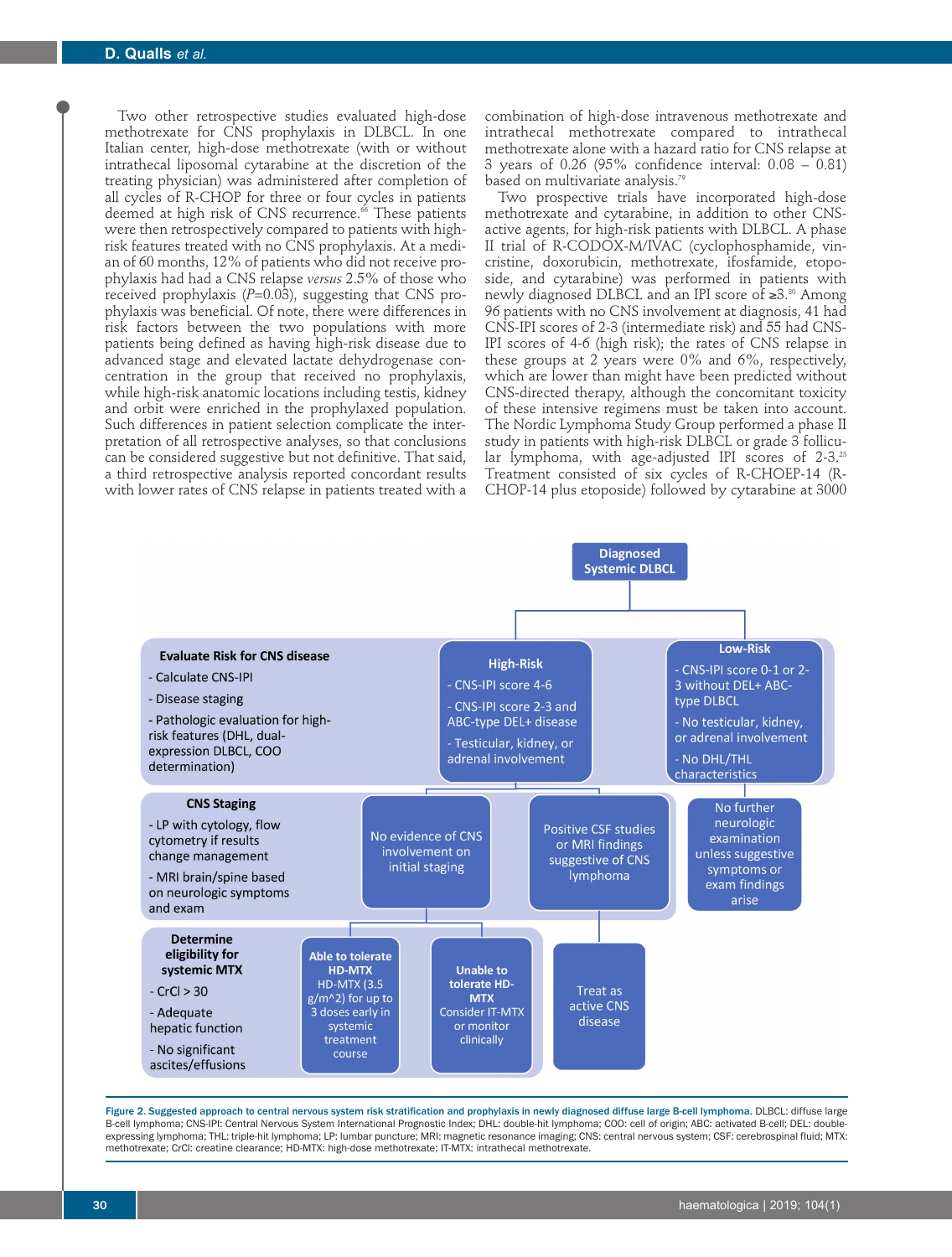mg/m2 twice daily for 2 days, followed 3 weeks later by methotrexate at a dose of 3000 mg/m2 . Among 156 patients, there were three toxicity-related deaths. The rate of CNS relapse was 4.5%, and all relapses occurred within 6 months of diagnosis; this CNS recurrence rate is comparable to that in historical controls. It is interesting to note, however, that all relapses occurred very early in the disease course and the CNS-active agents were administered only following induction therapy. This supports the hypothesis that occult CNS involvement may already have been present early in the disease course, and that earlier administration of systemic methotrexate may have conferred greater benefit.

The optimal timing of CNS prophylaxis, particularly with high-dose intravenous methotrexate, remains incompletely elucidated. CNS relapse typically occurs during or within 5-6 months of induction treatment.<sup>8,28</sup> The incidence of early CNS events forms the rationale for introduction of CNS-directed therapy concurrently with systemic induction treatment, but this must be balanced with risks of toxicity due to concomitant therapy. For high-risk DLBCL patients who are appropriate candidates for highdose systemic methotrexate, we favor inclusion at a dose of 3500 mg/m2 on day 15 of the 21-day R-CHOP cycle for up to a total of three doses, usually administered in alternating R-CHOP cycles. An alternative schedule is to administer three or four doses of intravenous methotrexate immediately following completion of R-CHOP, although this risks earlier CNS progression. Methotrexate can be administered at 10- to 14-day intervals when given as monotherapy following completion of R-CHOP. A recommended algorithm for risk stratification and prophylaxis is shown in Figure 2.

Safe administration of high-dose systemic methotrexate for CNS prophylaxis relies upon careful attention to the selection and supportive care of patients. This treatment should be avoided in patients with a poor performance status, and those with impaired renal function or significant effusions or ascites which may serve as reservoirs for methotrexate and prolong toxicity. In order to minimize risk of toxicity, patients are pre-treated with hydration and alkalinization, which continues after methotrexate infusion to accelerate clearance. Methotrexate at a dose of  $3000-3500$  mg/m<sup>2</sup> is typically administered over 2-4 h, with leucovorin rescue commencing 24 h after the beginning of the methotrexate infusion, and continuing every 6 h for 12-16 doses as the methotrexate clears. It is essential to monitor methotrexate levels along with electrolytes and renal function in order to ensure that the drug is cleared rapidly, which helps to avoid toxicity.

There are no data to support systemic prophylaxis with chemotherapeutic agents other than methotrexate at this time. Cytarabine has activity as a single agent and in combination with high-dose methotrexate in primary CNS lymphoma, but has not been validated to add benefit as prophylaxis in systemic DLBCL.<sup>74,81</sup> Etoposide is a widely used lymphoma therapy which may attain cytotoxic concentrations in the CSF and had historically been associated with a reduced risk of CNS recurrence, raising the prospect of benefit in the prophylactic setting.<sup>8,82</sup> Subsequent studies of etoposide with rituximab-containing therapy in the modern era, however, found no significant benefit in reducing CNS risk, so etoposide also cannot be recommended as a component of prophylactic therapy.18,83

Two novel agents, ibrutinib and lenalidomide, have demonstrated activity in relapsed DLBCL, particularly in ABC-like DLBCL which characterizes most cases of primary and secondary CNS lymphoma. Additionally, ibrutinib appears especially promising in ABC-like DLBCL harboring both *MYD88* and *CD79B* mutations, a mutational pattern commonly observed in primary CNS DLBCL.<sup>84-86</sup> Given this biological rationale, ibrutinib and lenalidomide have both been preliminarily investigated in primary CNS DLBCL in which they have demonstrated the ability to cross the blood-brain barrier and induce remissions.<sup>87,88</sup> Based on these findings, BTK inhibitors and lenalidomide warrant evaluation in the therapy of secondary CNS lymphoma as well. Whether incorporation of one or both of these novel agents into upfront therapy in high-risk patients will reduce the risk of CNS relapse remains unknown, but will likely be elucidated by randomized trials adding these agents to R-CHOP in ABC-like DLBCL, which have been completed and await reporting. Two phase II trials in which lenalidomide was added to R-CHOP included 136 patients with CNS-IPI intermediateand high-risk scores present in 71.3% and 18.4%, respectively.89 Prophylactic intrathecal methotrexate was employed in only 14% of patients. At a median follow-up of 48 months, only one of the 136 patients had experienced a CNS relapse, which is a promising early result. In addition to evaluating these agents in patients with active CNS DLBCL, studies will be helpful in determining the potential benefit of these agents in preventing CNS relapse, and in determining which patients could derive the most benefit from these novel therapies.

The advent of immune checkpoint inhibitors in the treatment of solid tumors and Hodgkin lymphoma<sup>90</sup> has garnered interest in their use for DLBCL. While PD-L1 expression is uncommon in systemic DLBCL,<sup>91</sup> higher rates of PD-L1 expression have been noted in primary mediastinal large B-cell lymphoma, $^{92}$  primary CNS DLBCL, and primary testicular DLBCL.<sup>35</sup> A small case series including four patients with relapsed/refractory primary CNS DLBCL and one patient with CNS relapse of primary testicular DLBCL showed clinical and radiographic responses in all patients treated with the PD-1 inhibitor nivolumab.<sup>93</sup> These early data warrant further investigation to determine whether select subsets of high-risk DLBCL patients may benefit from immune checkpoint inhibition to reduce the risk of CNS relapse.

## **Conclusions**

In patients with DLBCL, relapse within the CNS remains a rare but devastating complication. There are significant limitations to determining the optimal methods of risk stratification and prophylaxis against CNS relapse, including the infrequency of the event, heterogeneity of existing literature, and inability to enroll sufficient numbers of patients in appropriately powered clinical trials with the primary outcome of CNS relapse. As a result, recommendations and guidelines remain largely empiric in nature.

Based on the available data and clinical experience, the optimal approach is to first consider patient- and diseasespecific risk factors and identify patients at highest risk for CNS relapse. Proper risk stratification should include calculation of patients' CNS-IPI score, consideration of extranodal sites of disease, and identification of disease-specific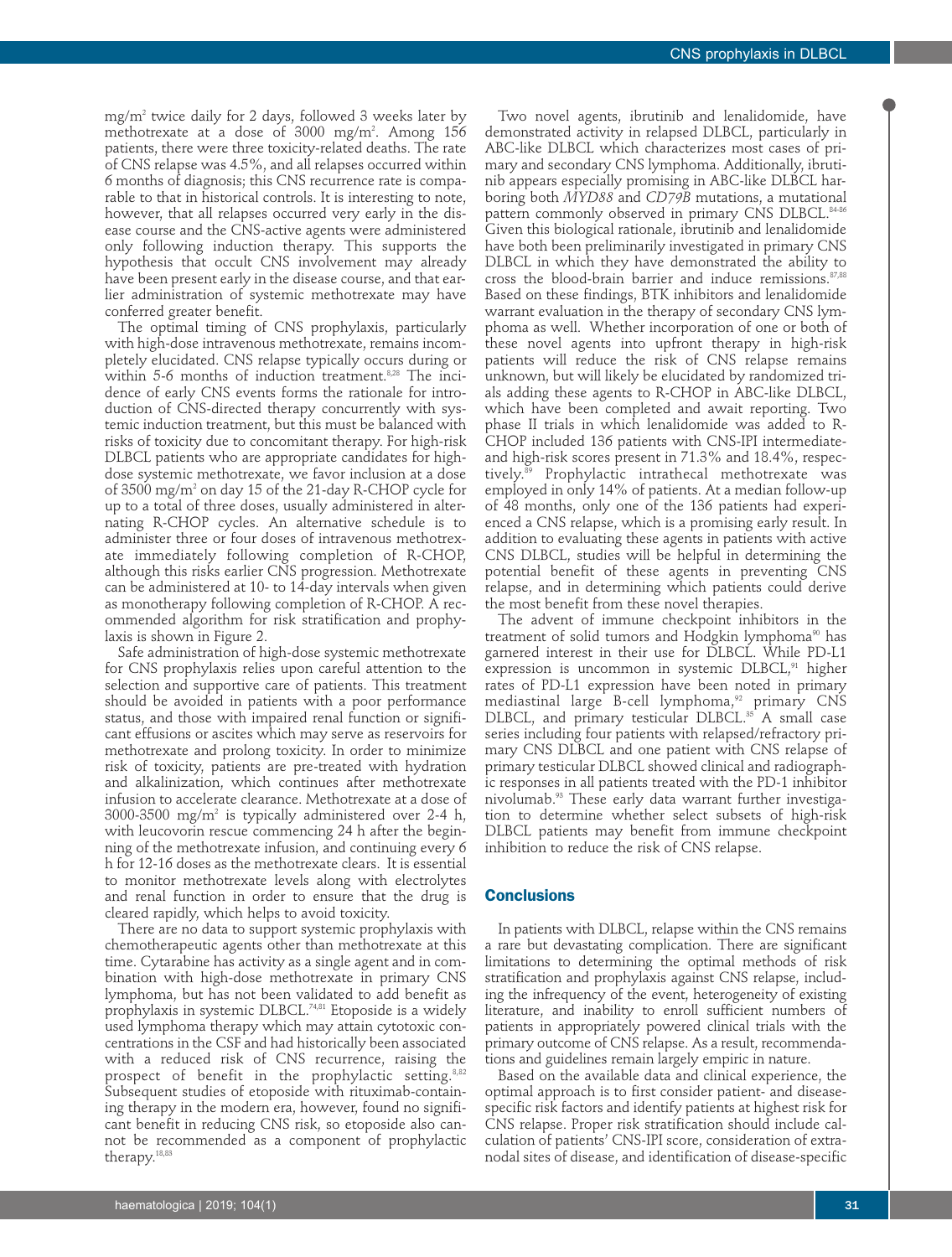biological factors including double- or triple-hit translocations and double-expresser status in concert with determination of the cell of origin. Baseline CNS evaluation may include CSF studies with cytology and flow cytometry based on patient-specific risk factors, and imaging of the neuroaxis if neurological signs or symptoms are present. For those patients at high risk of CNS relapse, prophylactic therapy should be considered. Our preference is to employ systemic methotrexate as first-line CNS prophylaxis if the patient is an appropriate candidate, with intrathecal methotrexate reserved for high-risk patients who are ineligible for systemic methotrexate because of renal dysfunction or other comorbidities. Early administration of CNS prophylaxis, during the course of initial therapy, may treat occult CNS disease and prevent early treatment failure. Finally, new targeted therapies and immune-modulating agents may provide novel opportunities for the treatment and prevention of CNS relapse in the future. Inclusion of patients with secondary CNS lymphoma in clinical trials of promising agents would significantly accelerate the rate of progress in this currently unmet medical need.

# **References**

- 1. Morton LM, Wang SS, Devesa SS, et al. Lymphoma incidence patterns by WHO subtype in the United States, 1992-2001. Blood. 2006;107(1):265-276.
- 2. Swerdlow SH, Campo E, Pileri SA, et al. The 2016 revision of the World Health Organization classification of lymphoid neoplasms. Blood. 2016;127(20):2375-2390.
- 3. Ziepert M, Hasenclever D, Kuhnt E, et al. Standard International prognostic index remains a valid predictor of outcome for patients with aggressive CD20+ B-cell lymphoma in the rituximab era. J Clin Oncol. 2010;28(14):2373-2380.
- 4. Smith A, Crouch S, Howell D, et al. Impact of age and socioeconomic status on treatment and survival from aggressive lymphoma: a UK population-based study of diffuse large B-cell lymphoma. Cancer Epidemiol. 2015;39(6):1103-1112.
- 5. Sehn LH, Berry B, Chhanabhai M, et al. The revised International Prognostic Index (R-IPI) is a better predictor of outcome than the standard IPI for patients with diffuse large Bcell lymphoma treated with R-CHOP. Blood. 2007;109(5):1857-1861.
- 6. Ghose A, Elias HK, Guha G, et al. Influence of rituximab on central nervous system relapse in diffuse large B-cell lymphoma and role of prophylaxis--a systematic review of prospective studies. Clin Lymphoma Myeloma Leuk. 2015;15(8):451-457.
- 7. Zhang J, Chen B, Xu X. Impact of rituximab on incidence of and risk factors for central nervous system relapse in patients with diffuse large B-cell lymphoma: a systematic review and meta-analysis. Leuk Lymphoma. 2014;55(3):509-514.
- 8. Boehme V, Zeynalova S, Kloess M, et al. Incidence and risk factors of central nervous system recurrence in aggressive lymphoma- -a survey of 1693 patients treated in protocols of the German High-Grade Non-Hodgkin's Lymphoma Study Group (DSHNHL). Ann Oncol. 2007;18(1):149-157.
- 9. Bjorkholm M, Hagberg H, Holte H, et al. Central nervous system occurrence in elderly patients with aggressive lymphoma and a<br>long-term follow-up. Ann Oncol. long-term follow-up. Ann 2007;18(6):1085-1089.
- 10. Bernstein SH, Unger JM, Leblanc M, et al. Natural history of CNS relapse in patients with aggressive non-Hodgkin's lymphoma: a 20-year follow-up analysis of SWOG 8516 -- the Southwest Oncology Group. J Clin Oncol. 2009;27(1):114-119.
- 11. Wilson WH, Bromberg JE, Stetler-Stevenson M, et al. Detection and outcome of occult leptomeningeal disease in diffuse large B-cell

lymphoma and Burkitt lymphoma. Haematologica, 2014;99(7):1228-1235.

- 12. Hegde U, Filie A, Little RF, et al. High incidence of occult leptomeningeal disease detected by flow cytometry in newly diagnosed aggressive B-cell lymphomas at risk for central nervous system involvement: the role of flow cytometry versus cytology. Blood. 2005;105(2):496-502.
- 13. Benevolo G, Stacchini A, Spina M, et al. Final results of a multicenter trial addressing role of CSF flow cytometric analysis in NHL patients at high risk for CNS dissemination. Blood. 2012;120(16):3222-3228.
- 14. Alvarez R, Dupuis J, Plonquet A, et al. Clinical relevance of flow cytometric immunophenotyping of the cerebrospinal fluid in patients with diffuse large B-cell lymphoma. Ann Oncol. 2012;23(5):1274- 1279.
- 15. Sancho JM, Orfao A, Quijano S, et al. Clinical significance of occult cerebrospinal fluid involvement assessed by flow cytometry in non-Hodgkin's lymphoma patients at high risk of central nervous system disease in the rituximab era. Eur J Haematol. 2010;85(4):321-328.
- 16. Boehme V, Schmitz N, Zeynalova S, et al. CNS events in elderly patients with aggressive lymphoma treated with modern chemotherapy (CHOP-14) with or without rituximab: an analysis of patients treated in the RICOVER-60 trial of the German High-Grade Non-Hodgkin Lymphoma Study Group (DSHNHL). Blood. 2009;113(17): 3896-3902.
- 17. El-Galaly TC, Villa D, Michaelsen TY, et al. The number of extranodal sites assessed by PET/CT scan is a powerful predictor of CNS relapse for patients with diffuse large B-cell lymphoma: An international multicenter study of 1532 patients treated with chemoimmunotherapy. Eur J Cancer. 2017;75:195-203.
- Schmitz N, Zeynalova S, Nickelsen M, et al. CNS International Prognostic Index: a risk model for CNS relapse in patients with diffuse large B-cell lymphoma treated with R-CHOP. J Clin Oncol. 2016;34(26):3150-3156.
- 19. Gleeson M, Counsell N, Cunningham D, et al. Central nervous system relapse of diffuse large B-cell lymphoma in the rituximab era: results of the UK NCRI R-CHOP-14 versus 21 trial. Ann Oncol. 2017;28(10):2511-2516.
- 20. Guirguis HR, Cheung MC, Mahrous M, et al. Impact of central nervous system (CNS) prophylaxis on the incidence and risk factors for CNS relapse in patients with diffuse large B-cell lymphoma treated in the rituximab era: a single centre experience and review of the literature. Br J Haematol. 2012;159(1):39-49.
- 21. Mitrovic Z, Bast M, Bierman PJ, et al. The addition of rituximab reduces the incidence of secondary central nervous system involvement in patients with diffuse large Bcell lymphoma. Br J Haematol. 2012;157 (3):401-403.
- 22. Kumar A, Vanderplas A, LaCasce AS, et al. Lack of benefit of central nervous system prophylaxis for diffuse large B-cell lymphoma in the rituximab era: findings from a large national database. Cancer. 2012;118 (11):2944-2951.
- 23. Holte H, Leppa S, Bjorkholm M, et al. Dosedensified chemoimmunotherapy followed by systemic central nervous system prophylaxis for younger high-risk diffuse large Bcell/follicular grade 3 lymphoma patients: results of a phase II Nordic Lymphoma Group study. Ann Oncol. 2013;24(5):1385- 1392.
- 24. Uni M, Kagoya Y, Nannya Y, et al. Central nervous system relapse in patients with diffuse large B-cell lymphoma: analysis of incidence and prognostic factors. Leuk Lymphoma. 2015;56(6):1869-1871.
- 25. Blum KA, Lozanski G, Byrd JC. Adult Burkitt leukemia and lymphoma. Blood. 2004;104(10):3009-3020.
- 26. Cortes J, O'Brien SM, Pierce S, et al. The value of high-dose systemic chemotherapy and intrathecal therapy for central nervous system prophylaxis in different risk groups of adult acute lymphoblastic leukemia. Blood. 1995;86(6):2091-2097.
- 27. Haioun C, Besson C, Lepage E, et al. Incidence and risk factors of central nervous system relapse in histologically aggressive non-Hodgkin's lymphoma uniformly treated and receiving intrathecal central nervous system prophylaxis: a GELA study on 974 patients. Ann Oncol. 2017;11(6):685-690.
- 28. Hollender A, Kvaloy S, Nome O, et al. Central nervous system involvement following diagnosis of non-Hodgkin's lymphoma: a risk model. Ann Oncol. 2002;13 (7):1099-1107.
- 29. A predictive model for aggressive non-Hodgkin's lymphoma. N Engl J Med. 1993; 329(14):987-994.
- 30. Tomita N, Yokoyama M, Yamamoto W, et al. The standard international prognostic index for predicting the risk of CNS involvement in DLBCL without specific prophylaxis. Leuk Lymphoma. 2018;59(1):97-104.
- 31. Kridel R, Telio D, Villa D, et al. Diffuse large B-cell lymphoma with testicular involvement: outcome and risk of CNS relapse in the rituximab era. Br J Haematol. 2017;176 (2):210-221.
- 32. Zucca E, Conconi A, Mughal TI, et al. Patterns of outcome and prognostic factors in primary large-cell lymphoma of the testis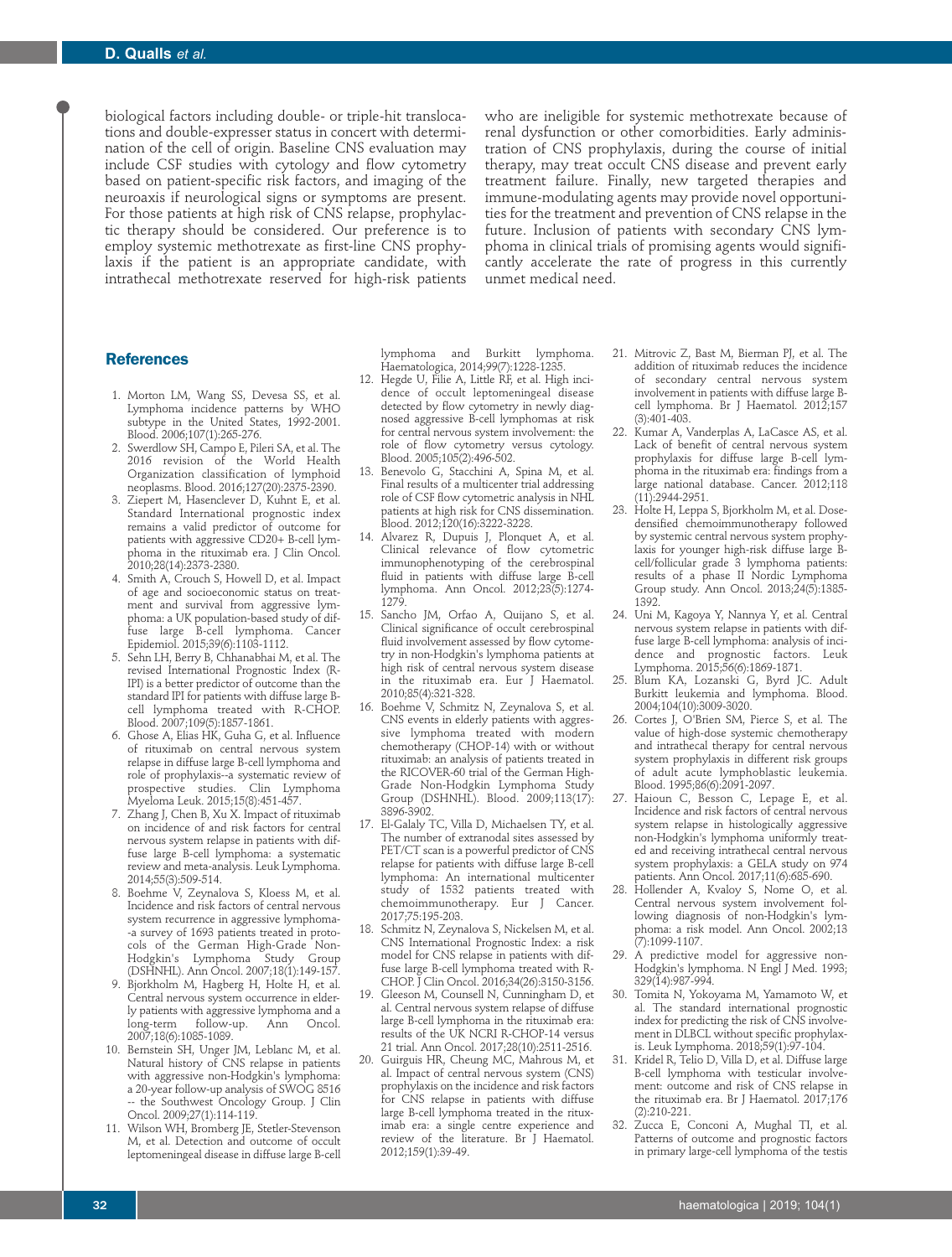in a survey by the International Extranodal Lymphoma Study Group. J Clin Oncol. 2003;21(1):20-27.

- 33. Mazloom A, Fowler N, Medeiros LJ, et al. Outcome of patients with diffuse large Bcell lymphoma of the testis by era of treatment: the M. D. Anderson Cancer Center experience. Leuk Lymphoma. 2010;51(7): 1217-1224.
- 34. Fonseca R, Habermann TM, Colgan JP, et al. Testicular lymphoma is associated with a high incidence of extranodal recurrence. Cancer. 2000;88(1):154-161.
- 35. Chapuy B, Roemer MG, Stewart C, et al. Targetable genetic features of primary testicular and primary central nervous system lymphomas. Blood. 2016;127(7):869-881.
- 36. Deng L, Xu-Monette ZY, Loghavi S, et al. Primary testicular diffuse large B-cell lymphoma displays distinct clinical and biological features for treatment failure in rituximab era: a report from the International PTL Consortium. Leukemia. 2016;30(2):361-372.
- 37. Yao Z, Deng L, Xu-Monette ZY, et al. Concordant bone marrow involvement of diffuse large B-cell lymphoma represents a distinct clinical and biological entity in the<br>era of immunotherapy. Leukemia. era of immunotherapy. 2018;32(2):353-363.
- 38. Laskin JJ, Savage KJ, Voss N, et al. Primary paranasal sinus lymphoma: natural history and improved outcome with central nervous system chemoprophylaxis. Leuk Lymphoma. 2005;46(12):1721-1727.
- 39. Lee GW, Go SI, Kim SH, et al. Clinical outcome and prognosis of patients with primary sinonasal tract diffuse large B-cell lymphoma treated with rituximab-cyclophosphamide, doxorubicin, vincristine and prednisone chemotherapy: a study by the Consortium for Improving Survival of Lymphoma. Leuk Lymphoma. 2015;56(4): 1020-1026.
- 40. El-Galaly TC, Cheah CY, Hutchings M, et al. Uterine, but not ovarian, female reproductive organ involvement at presentation by diffuse large B-cell lymphoma is associated with poor outcomes and a high frequency of secondary CNS involvement. Br J Haematol. 2016;175(5):876-883.
- 41. Aviv A, Tadmor T, Polliack A. Primary diffuse large B-cell lymphoma of the breast: looking at pathogenesis, clinical issues and therapeutic options. Ann Oncol. 2013;24(9): 2236-2244.
- 42. Murawski N, Held G, Ziepert M, et al. The role of radiotherapy and intrathecal CNS prophylaxis in extralymphatic craniofacial aggressive B-cell lymphomas. Blood. 2014;124(5):720-728.
- 43. Lehners N, Kramer I, Schwarzbich MA, et al. Analysis of clinical characteristics and outcome of patients with previously untreated diffuse large B-cell lymphoma and renal involvement in the rituximab era. Leuk Lymphoma. 2016;57(11):2619-2625.
- 44. Tomita N, Yokoyama M, Yamamoto W, et al. Central nervous system event in patients with diffuse large B-cell lymphoma in the rituximab era. Cancer Sci. 2012;103(2):245- 251.
- 45. Savage KJ, Johnson NA, Ben-Neriah S, et al. MYC gene rearrangements are associated with a poor prognosis in diffuse large B-cell lymphoma patients treated with R-CHOP chemotherapy. Blood. 2009;114(17):3533- 3537.
- 46. Barrans S, Crouch S, Smith A, et al. Rearrangement of MYC is associated with poor prognosis in patients with diffuse large

B-cell lymphoma treated in the era of rituximab. J Clin Oncol. 2010;28(20):3360-3365.

- 47. Petrich AM, Gandhi M, Jovanovic B, et al. Impact of induction regimen and stem cell transplantation on outcomes in double-hit lymphoma: a multicenter retrospective analysis. Blood. 2014;124(15):2354-2361.
- 48. Oki Y, Noorani M, Lin P, et al. Double hit lymphoma: the MD Anderson Cancer Center clinical experience. Br J Haematol. 2014;166(6):891-901.
- Kanungo A, Medeiros LJ, Abruzzo LV, et al. Lymphoid neoplasms associated with concurrent t(14;18) and 8q24/c-MYC translocation generally have a poor prognosis. Mod Pathol. 2006;19(1):25-33.
- 50. Le Gouill S, Talmant P, Touzeau C, et al. The clinical presentation and prognosis of diffuse large B-cell lymphoma with t(14;18) and<br>8q24/c-MYC rearrangement. 8q24/c-MYC rearrangement. Haematologica. 2007;92(10):1335-1342.
- 51. Savage KJ, Slack GW, Mottok A, et al. Impact of dual expression of MYC and BCL2 by immunohistochemistry on the risk of CNS relapse in DLBCL. Blood. 2016;127(18):2182-2188.
- 52. Hu S, Xu-Monette ZY, Tzankov A, et al. MYC/BCL2 protein coexpression contributes to the inferior survival of activated B-cell subtype of diffuse large B-cell lymphoma and demonstrates high-risk gene expression signatures: a report from The International DLBCL Rituximab-CHOP Consortium Program. Blood. 2013;121(20): 4021-4031.
- 53. Song YS, Lee WW, Lee JS, et al. Prediction of Central nervous system relapse of diffuse large B-cell lymphoma using pretherapeutic [18F]2-fluoro-2-deoxyglucose (FDG) positron emission tomography/computed tomography. Medicine. 2015;94(44):e1978.
- 54. Lemma SA, Pasanen AK, Haapasaari KM, et al. Similar chemokine receptor profiles in lymphomas with central nervous system involvement - possible biomarkers for patient selection for central nervous system prophylaxis, a retrospective study. Eur J Haematol. 2016;96(5):492-501.
- 55. Lemma SA, Kuusisto M, Haapasaari KM, et al. Integrin alpha 10, CD44, PTEN, cadherin-11 and lactoferrin expressions are potential biomarkers for selecting patients in need of central nervous system prophylaxis in diffuse large B-cell lymphoma. Carcinogenesis. 2017;38(8):812-820.
- 56. Glass JP, Melamed M, Chernik NL, et al. Malignant cells in cerebrospinal fluid (CSF): the meaning of a positive CSF cytology. Neurology. 1979;29(10):1369-1375.
- van Besien K, Ha CS, Murphy S, et al. Risk factors, treatment, and outcome of central nervous system recurrence in adults with intermediate-grade and immunoblastic lymphoma. Blood. 1998;91(4):1178-1184.
- 58. Tilly H, Lepage E, Coiffier B, et al. Intensive conventional chemotherapy (ACVBP regimen) compared with standard CHOP for poor-prognosis aggressive non-Hodgkin lymphoma. Blood. 2003;102(13):4284-4289.
- 59. Baraniskin A, Kuhnhenn J, Schlegel U, et al. Identification of microRNAs in the cerebrospinal fluid as marker for primary diffuse large B-cell lymphoma of the central nervous system. Blood. 2011;117(11):3140-3146.
- Baraniskin A, Zaslavska E, Nopel-Dunnebacke S, et al. Circulating U2 small nuclear RNA fragments as a novel diagnostic biomarker for primary central nervous system lymphoma. Neuro Oncol. 2016;18(3): 361-367.
- 61. Martinez-Ricarte F, Mayor R, Martinez-Saez E, et al. Molecular diagnosis of diffuse gliomas through sequencing of cell-free circulating tumor DNA from cerebrospinal fluid. Clin Cancer Res. 2018;24(12):2812- 2819.
- 62. Pentsova EI, Shah RH, Tang J, et al. Evaluating cancer of the central nervous system through next-generation sequencing of cerebrospinal fluid. J Clin Oncol. 2016;34 (20):2404-2415.
- Hutchings M, Ladetto M, Buske C, et al. ESMO Consensus Conference on malignant lymphoma: management of 'ultra-high-risk' patients. Ann Oncol. 2018;29(8):1687-1700.
- 64. Schmitz N, Zeynalova S, Glass B, et al. CNS disease in younger patients with aggressive B-cell lymphoma: an analysis of patients treated on the Mabthera International Trial and trials of the German High-Grade Non-Hodgkin Lymphoma Study Group. Ann Oncol. 2012;23(5):1267-1273.
- 65. Tomita N, Takasaki H, Ishiyama Y, et al. Intrathecal methotrexate prophylaxis and central nervous system relapse in patients with diffuse large B-cell lymphoma following rituximab plus cyclophosphamide, doxorubicin, vincristine and prednisone. Leuk Lymphoma. 2015;56(3):725-729.
- 66. Ferreri AJ, Bruno-Ventre M, Donadoni G, et al. Risk-tailored CNS prophylaxis in a mono-institutional series of 200 patients with diffuse large B-cell lymphoma treated in the rituximab era. Br J Haematol. 2015;168 (5):654-662.
- 67. Tai WM, Chung J, Tang PL, et al. Central nervous system (CNS) relapse in diffuse large B cell lymphoma (DLBCL): pre- and post-rituximab. Ann Hematol. 2011;90(7): 809-818.
- 68. Shapiro WR, Young DF, Mehta BM. Methotrexate: distribution in cerebrospinal fluid after intravenous, ventricular and lumbar injections. N Engl J Med. 1975;293(4): 161-166.
- 69. Chamberlain MC. Radioisotope CSF flow studies in leptomeningeal metastases. J Neurooncol. 1998;38(2-3):135-140.
- 70. Blasberg RG, Patlak C, Fenstermacher JD. Intrathecal chemotherapy: brain tissue profiles after ventriculocisternal perfusion. J Pharmacol Exp Ther. 1975;195(1):73-83.
- 71. Dunleavy K, Pittaluga S, Shovlin M, et al. Low-intensity therapy in adults with Burkitt's lymphoma. N Engl J Med. 2013;369(20):1915-1925.
- 72. Niemann A, Muhlisch J, Fruhwald MC, et al. Therapeutic drug monitoring of methotrexate in cerebrospinal fluid after systemic high-dose infusion in children: can the burden of intrathecal methotrexate be reduced? Ther Drug Monit. 2010;32(4):467-475.
- 73. Ferreri AJ, Reni M, Pasini F, et al. A multicenter study of treatment of primary CNS lymphoma. Neurology. 2002;58(10):1513- 1520.
- 74. Ferreri AJ, Reni M, Foppoli M, et al. Highdose cytarabine plus high-dose methotrexate versus high-dose methotrexate alone in patients with primary CNS lymphoma: a randomised phase 2 trial. Lancet. 2009;374 (9700):1512-1520.
- 75. Pui CH, Campana D, Pei D, et al. Treating childhood acute lymphoblastic leukemia without cranial irradiation. N Engl J Med. 2009;360(26):2730-2741.
- 76. Magrath I, Adde M, Shad A, et al. Adults and children with small non-cleaved-cell lymphoma have a similar excellent outcome when treated with the same chemotherapy